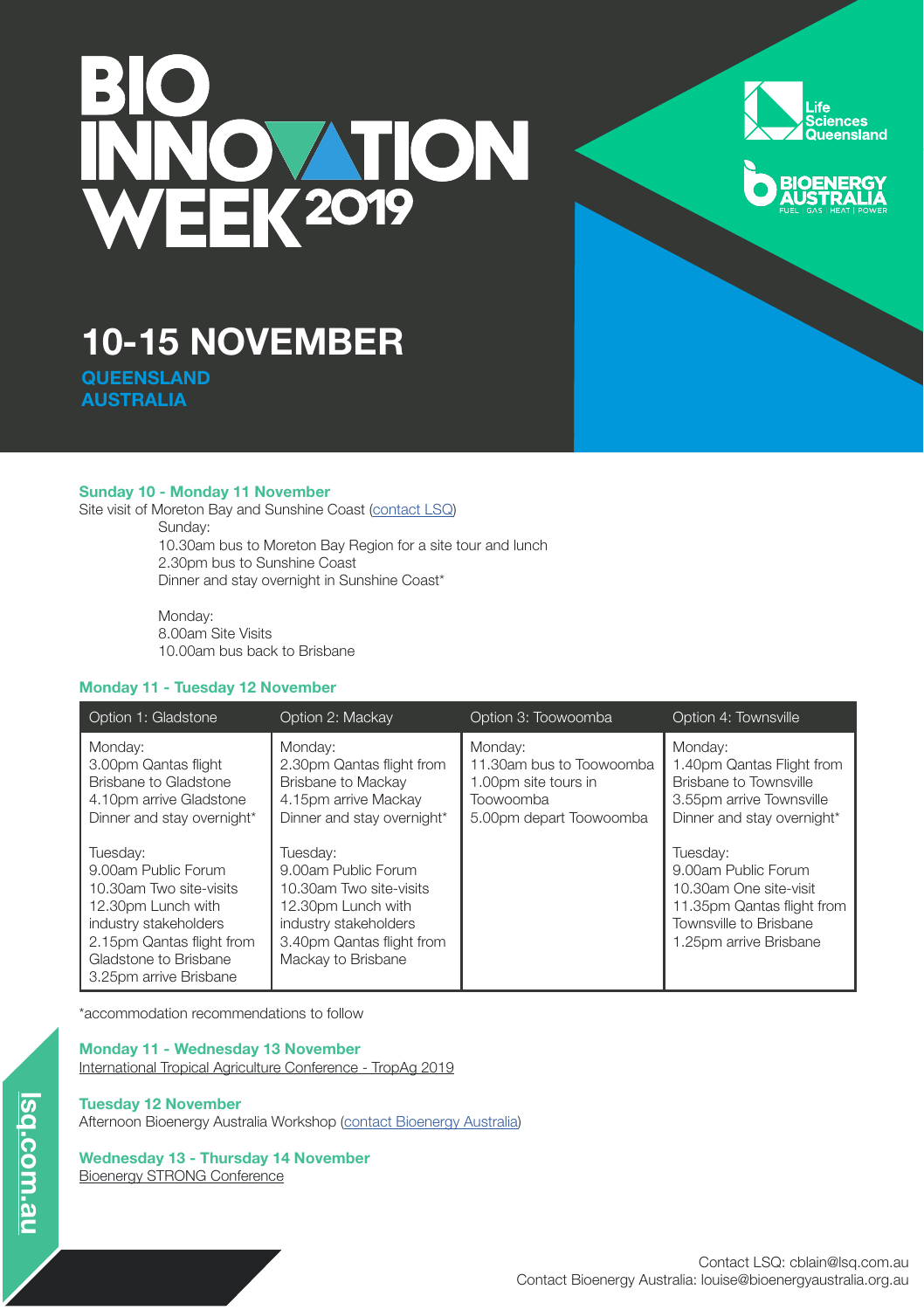## **Thursday 14 November**

VIP + Speakers Event [\(contact LSQ](mailto:cblain%40lsq.com.au?subject=))

# **Friday 15 November**

# **[The Asia-Pacific Bioeconomy Policy Summit](https://www.eventbrite.com.au/e/the-asia-pacific-bioeconomy-policy-summit-registration-68104886549) and [GENE Awards](https://www.eventbrite.com.au/e/the-globally-engaging-networking-event-2019-tickets-72182544935)**

8.30am Opening and Welcomes

MC: Prof Paul Bertsch – Queensland Chief Scientist, Queensland Government AUSTRALIA

# Morning Bioeconomy Policies

T*he morning sessions will seek to demonstrate both the similarities and differences between political goals, approaches and priorities for bioeconomy development around the world. Through these discussions we seek to explore opportunities for reciprocated learning and potential future collaborations.*

#### 8.50am Opening Keynotes

- » Dr Patrick Gruber CEO and Board Member, Gevo USA
- » Leanne Kemp Queensland's Chief Entrepreneur, Queensland Government AUSTRALIA
- » Gerard Ostheimer Managing Director, below50 USA
- » Stefan Lampel Project Management Agency, Federal Ministry of Education and Research GERMANY

# 10.00am International Policy Panel

Moderator: Adjunct Prof. Chris Tindal – Institute of Future Environments, QUT USA

- » Dr Patrick Gruber CEO and Board Member, Gevo USA
- » Leanne Kemp Queensland's Chief Entrepreneur, Queensland Government AUSTRALIA
- » Stefan Lampel Project Management Agency, Federal Ministry of Education and Research GERMANY
- » Gerard Ostheimer Managing Director, below50 USA

#### 10.30am Morning Tea + Networking

# 11.00am Asia-Pacific Regional Policy Plenaries

- » Dr Elspeth MacRae, Chief Innovation and Science Officer, Scion NEW ZEALAND
- » Prof Ian O'Hara Biofutures Industry Envoy, Queensland Government AUSTRALIA
- » Mr. Tetsuya Tanaka Ministry of Economy, Trade and Industry JAPAN
- » Prof. Emeritus Dr. Morakot Tanticharoen, Senior Advisor to the President of NSTDA, National Science and Technology Development Agency (NSTDA) THAILAND
- » Prof. Bo Yu, Executive Deputy Director, CAS-TWAS Centre of Excellence CHINA

# 11.45am Asia-Pacific Regional Policy Panel

Moderator: Prof Ian O'Hara – Biofutures Industry Envoy, Queensland Government AUSTRALIA

- » Dr. Yoshiyuki Fujishima Senior Analyst, Bioeconomy Unit, Technology Strategy Center JAPAN
- » Dr Elspeth MacRae Chief Innovation and Science Officer, Scion NEW ZEALAND
- » Prof. Emeritus Dr. Morakot Tanticharoen Senior Advisor to the President of NSTDA, National Science and Technology Development Agency (NSTDA) THAILAND
- » Prof. Bo Yu Executive Deputy Director, CAS-TWAS Centre of Excellence CHINA

# 12.15pm Lunch + Networking

#### Afternoon Clusters / Biohubs

*Generally national strategies are more closely related to bioeconomy policymaking, while regional strategies may be developed by bioeconomy clusters and tend to be shaped by several actors and networks in a specific region, often in less formal ways. The afternoon sessions will explore bioeconomy strategies at the regional level in Australia and look at various cases of regional bioeconomy clusters across the world.*

- 1.10pm Clusters / Biohubs International Model Keynote
	- Dr James Brown Chief Technology Officer, Bondi Bioworks AUSTRALIA

#### 1.40pm Clusters / Biohubs – Regional Model Keynote

John Jones – Design & Construct Manager, FK Gardner & Sons Pty Ltd AUSTRALIA

### 2.10pm Clusters / Biohubs Plenaries

**[lsq.com.au](https://www.lsq.com.au/)**

<u>isq.com.au</u>

- » Cr Matt Burnett Mayor, Gladstone Regional Council AUSTRALIA
- » Dylan Gower CLEAN Cowra AUSTRALIA
- » Kylie Porter CEO, Greater Whitsunday Alliance AUSTRALIA
- » A/Prof Claudia Vickers Synthetic Biology Future Science Platform Leader, CSIRO AUSTRALIA